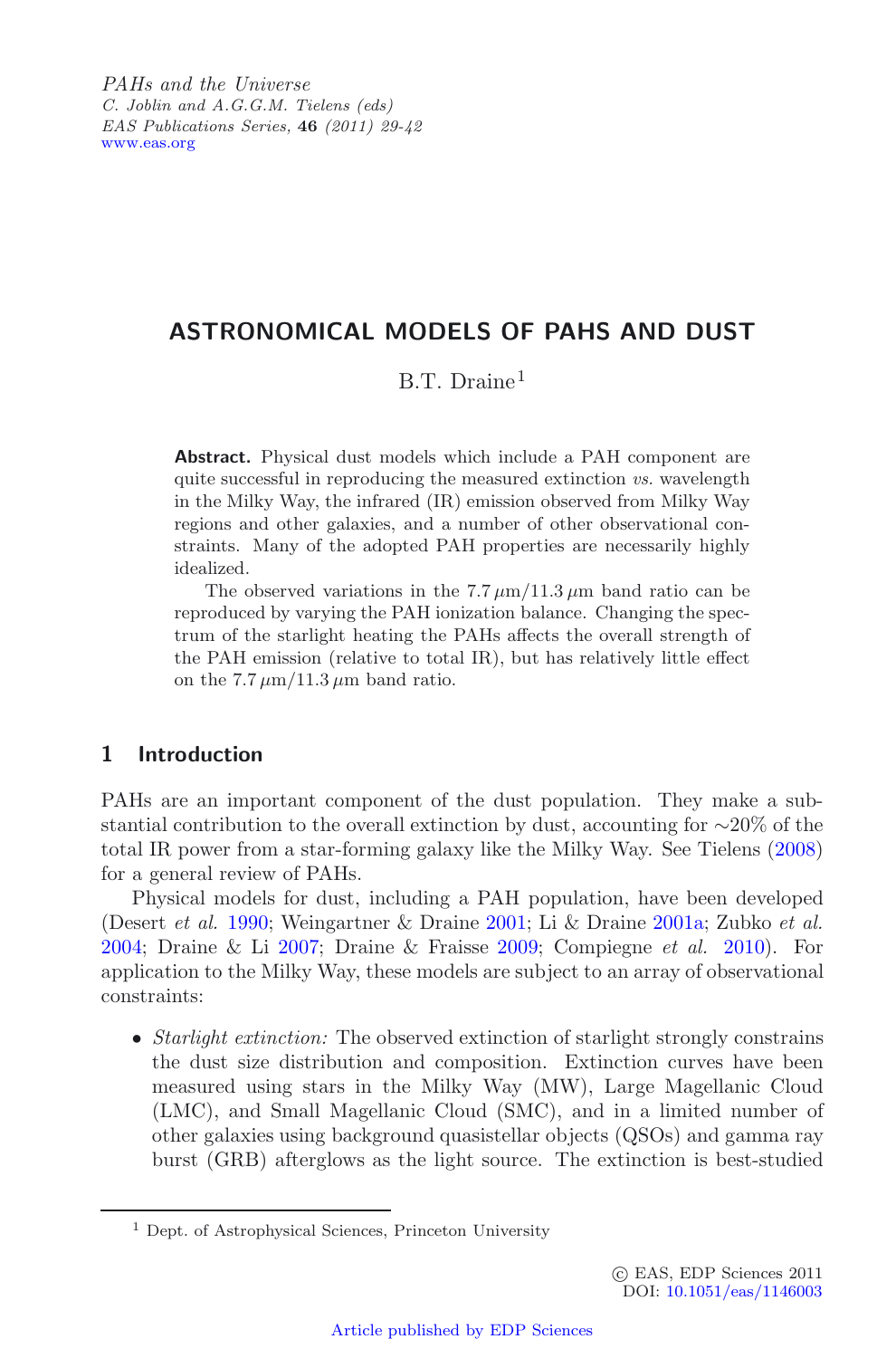in the MW, where spectral features at  $10 \mu m$  and  $18 \mu m$  show that amorphous silicates are a major constituent, and a strong extinction "bump" near 2175 Å is usually interpreted as due to  $sp^2$ -bonded carbon, as in graphite or PAHs.

- *Starlight polarization:* The extinction is polarization-dependent, requiring that some of the grains be nonspherical and aligned with respect to the Galactic magnetic field.
- *Scattering of starlight:* A substantial fraction of the observed extinction in the optical is due to scattering, requiring that some of the grains must be large enough to efficiently scatter optical light.
- *Abundance constraints:* The grain model should incorporate elements only as allowed by the total abundance of the element minus the fraction observed to be in the gas phase.
- *Infrared emission:* The dust model should reproduce the IR emission spectra observed from regions with different intensities of starlight heating the dust.
- *X-Ray scattering:* The dust composition and size distribution must be such as to reproduce the observed strength and angular distribution of X-ray scattering by interstellar dust.
- *Microwave emission:* Dust-correlated microwave emission is attributed to rotational emission from very small dust grains (Draine & Lazarian [1998a,](#page-12-5)b). This constrains the abundances of the smallest grains.
- *Dust in meteorites:* Presolar grains with isotopic anomalies are found in meteorites. These were part of the interstellar grain population 4.6 Gyr ago, when the solar system formed.

Models for MW dust are therefore strongly constrained (see Draine [2003,](#page-12-6) for further discussion).

## **2 Physical models for dust with PAHs**

The Infrared Space Observatory (ISO) discovered, and Spitzer Space Telescope confirmed, that strong PAH emission features are routinely present in the IR spectra of star-forming galaxies. The relative strengths of the PAH features do vary somewhat from galaxy to galaxy, but in fact show surprising "universality".

Measured extinction curves in the MW, LMC, and SMC have many similarities: (1) A general trend to rise strongly from the near-IR  $(\lambda \approx 1 \,\mu\text{m})$  to the FUV  $(\lambda \approx 0.1 \,\mu\text{m})$ . (2) A tendency for  $A_V/N_H$  to vary in proportion to metallicity – the MW, LMC, and SMC all seem to have similar fractions of "refractory elements" in dust. Models to reproduce the observed  $A_{\lambda}/N_{\rm H}$  require a substantial fraction of abundant refractory elements (C, Mg, Si, Fe).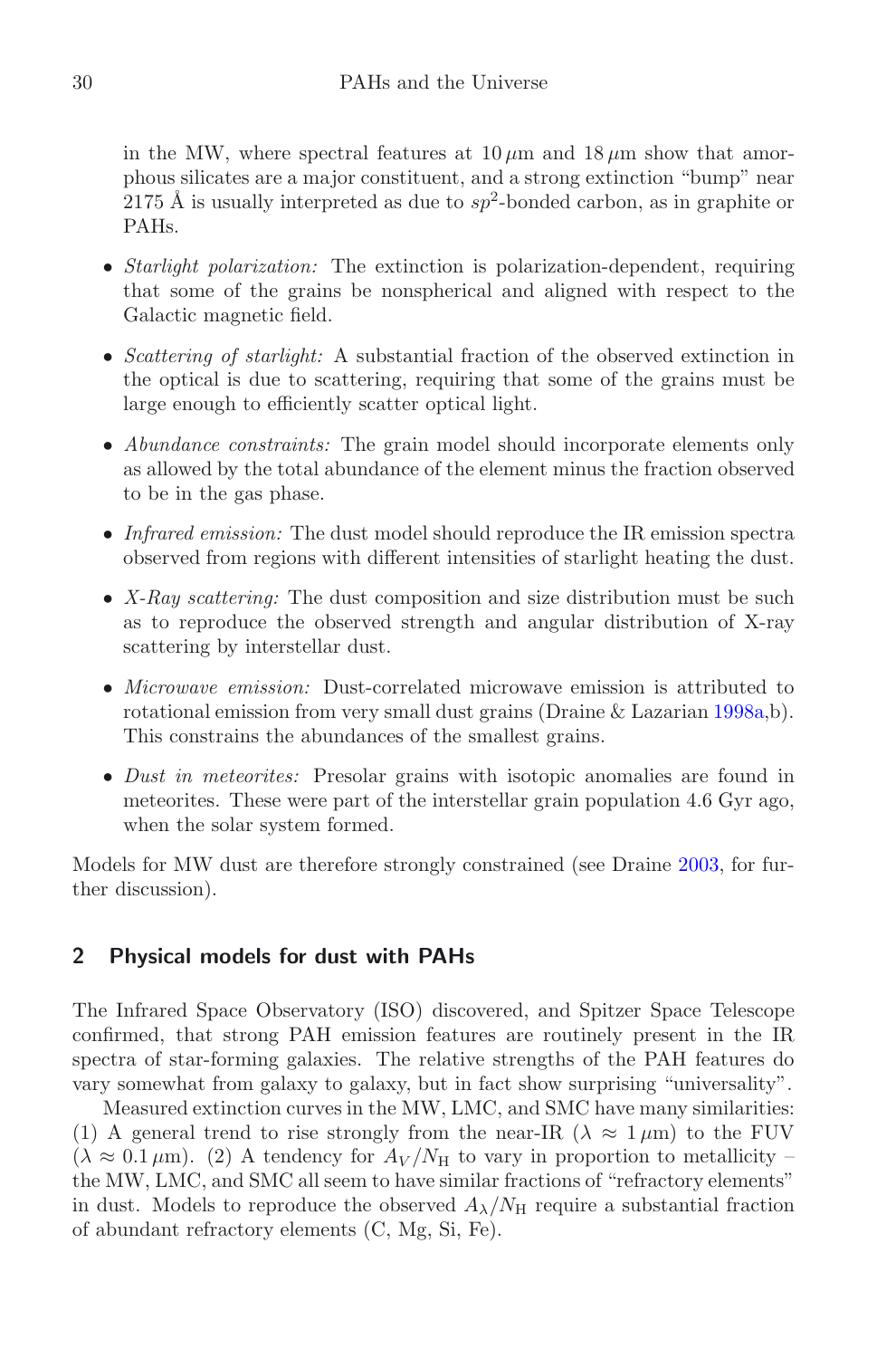However, significant regional variations in the shape of the extinction curve are observed. The function  $A_{\lambda}/A_V$  varies from sightline-to-sightline within the MW, and within the LMC and SMC. In particular, the relative strength of the  $2175 \text{\AA}$ feature decreases as one goes from MW to LMC to SMC. A physical grain model should be able to accomodate these variations.

Contemporary dust models for dust in the MW (and other galaxies) (*e.g.*, Weingartner & Draine [2001;](#page-13-1) Li & Draine [2001b;](#page-12-7) Zubko *et al.* [2004](#page-13-2); Draine & Li [2007;](#page-12-2) Draine & Fraisse [2009\)](#page-12-3) have **amorphous silicate** and **carbonaceous material** as the principal dust materials. The specific mix of carbonaceous material (PAH, graphite, various forms of amorphous carbon...) varies from model to model.

A dust model consists of specifying the grain composition and size distribution. The MW, LMC, and SMC extinction curves can be reproduced by models consisting of amorphous silicate  $+$  graphite  $+$  PAHs, with only changes in the size distributions (and relative abundances) of the 3 components from sightline to sightline (Weingartner & Draine [2001\)](#page-13-1). In galaxies lacking measured extinction curves, it is reasonable to use the size distribution obtained for the MW unless we are *forced* to change some property, such as the relative abundance of PAHs.

For each grain composition and size, we require scattering and absorption cross sections as a function of wavelength. For grains with radii  $a > 100 \text{ Å}$ , we calculate the scattering and absorption cross sections by solving Maxwell's equations for the appropriate grain size and dielectric function, usually assuming either a spherical or spheroidal shape (Draine & Fraisse [2009\)](#page-12-3). To calculate the response to singlephoton heating, we also require the heat capacity of each grain.

The PAHs are small enough that scattering is expected to be unimportant, and are also small enough that calculating absorption cross sections using "bulk" optical constants – even if these were available – may be a poor approximation. Instead, we rely on experimental and theoretical studies of PAH absorption cross sections per C atom. The PAH opacity adopted by Draine & Li  $(2007, \text{ hereafter})$  $(2007, \text{ hereafter})$ DL07) is shown in Figure [1.](#page-3-0)

Our knowledge of absorption cross sections for PAHs (neutrals and ions) is limited, especially as regards large species (*cf*. [http://astrochemistry.ca.astro.](http://astrochemistry.ca.astro.it/ database/pahs.html) [it/database/pahs.html](http://astrochemistry.ca.astro.it/ database/pahs.html)). At this time most dust models make the simplifying assumption that the band profiles for PAHs are "universal". Band positions, widths, and strengths are adopted that appear to be consistent with (1) astronomical observations of band profiles, and (2) laboratory and theoretical studies (to the extent available). In reality, cross sections vary significantly from PAH to PAH, and from region to region (see Peeters 2011, in this volume) but we are not yet in a position to include this in models. Ionization matters: the adopted band strengths depend on whether the PAH is neutral or ionized. A first study on the role of charge state of PAHs in ultraviolet extinction has been recently performed (Cecchi-Pestellini *et al.* [2008;](#page-12-8) see Mulas *et al.* 2011 in this volume).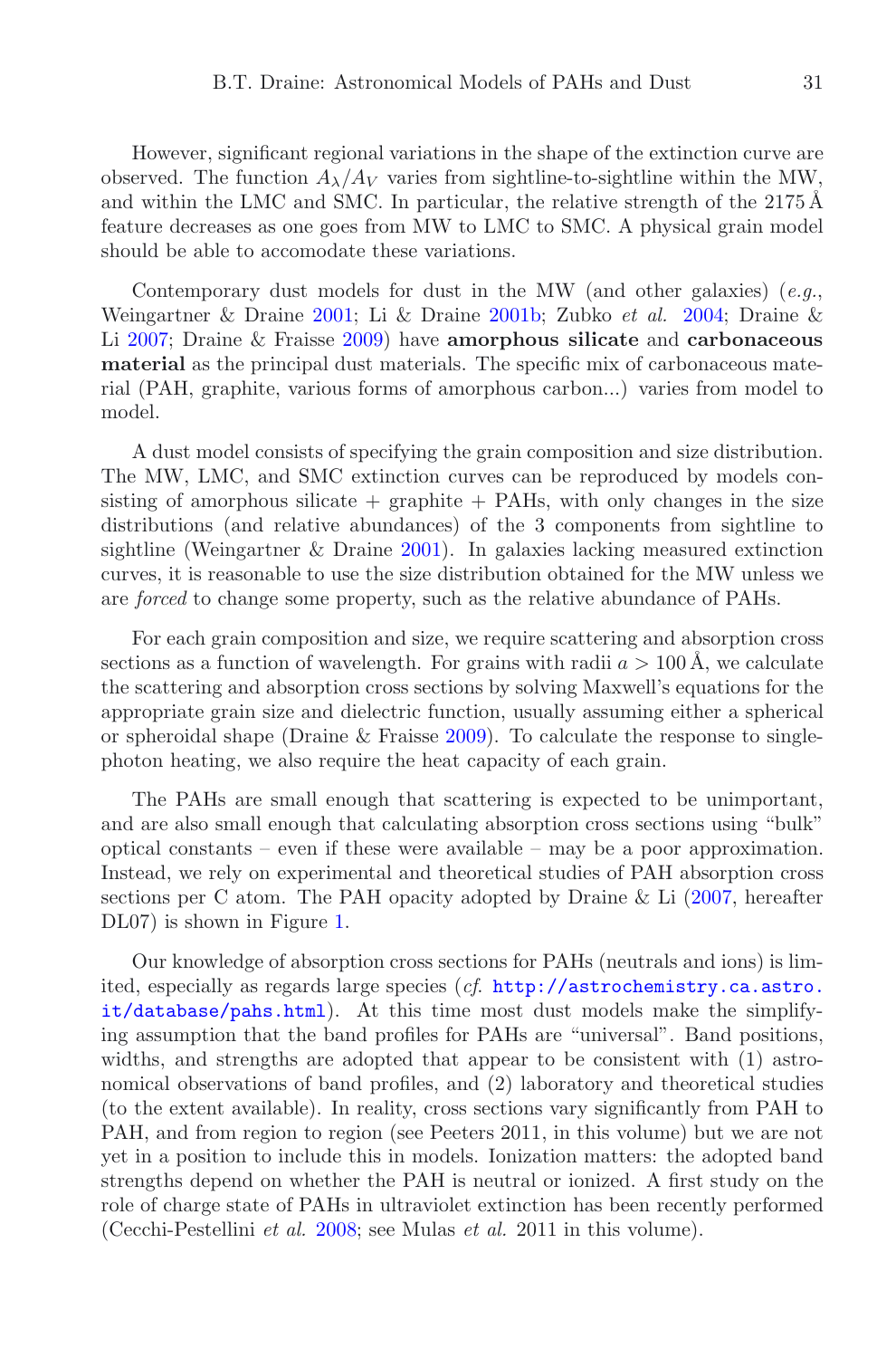<span id="page-3-0"></span>

**Fig. 1.** Radiative cross sections adopted for PAHs (neutral and cations) in the UV-optical (left) and IR (right). After Draine & Li [\(2007\)](#page-12-2).

### **3 Modeling the IR emission**

In the ISM, grains and PAHs are heated primarily by absorption of starlight photons, and cooled by emission of IR photons. Radiative deexcitation is a quantum process, but  $A_{\nu}(E)dv$ , the probability per unit time of spontaneous emission of a photon in  $[\nu, \nu + d\nu]$  by a PAH with internal energy E, can be approximated by

$$
A_{\nu}(E) \approx \frac{4\pi}{h\nu} C_{\rm abs}(\nu) B_{\nu}(T(E))
$$

where  $B_{\nu}(T) = \text{blackbody}$  function, and  $T(E)$  is such that an ensemble of such PAHs at temperature  $T$  would have average vibrational energy equal to  $E$ . The thermal approximation is valid except at the lowest vibrational energies (Allamandola *et al.* [1989;](#page-12-9) Leger *et al.* [1989](#page-12-10); Draine & Li [2001](#page-12-11)).

For small PAHs, the time between photon absorptions is in general long compared to the time required for the PAH to deexcite by IR emission, and therefore the PAH temperature  $T$  undergoes large excursions. For larger particles, and intense radiation fields, the grain is unable to fully cool between photon absorptions. The PAH temperature distribution function is found by solving the equations of statistical equilibrium, with upward transitions due to photon absorptions, and downward transitions due to spontaneous emission. Figure [2](#page-4-0) shows examples of temperature distribution functions for PAH ions.

The temperature distribution function depends on the PAH size, and therefore the total emitted spectrum will be sensitive to the PAH size distribution  $dn/da$ . Figure [3](#page-5-0) shows  $dn/da$  adopted by DL07 for diffuse clouds in the MW, as well as that used by Zubko *et al.* [\(2004\)](#page-13-2). While both have similar amounts of carbonaceous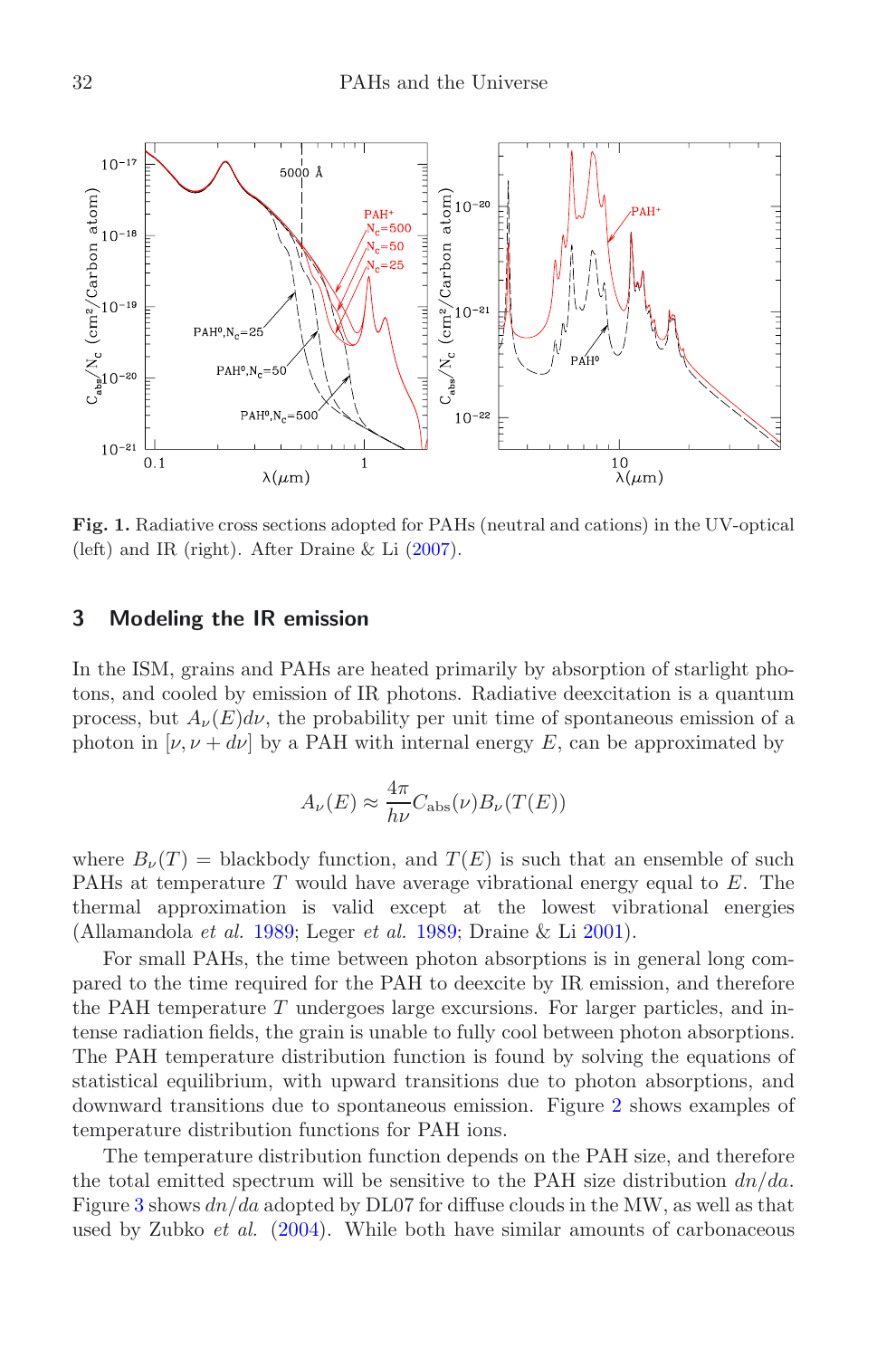<span id="page-4-0"></span>

**Fig. 2.** Temperature distribution functions for PAH<sup>+</sup> particles in (a) the standard ISRF, and (b) a radiation field  $10^4$  times more intense than the standard ISRF. Curves are labelled by the radius of an equal-volume sphere. After Draine & Li  $(2007)$ .

material in particles with  $\langle 10^3 \text{ C atoms} \rangle$ , the size distributions differ in detail. The differences can be taken as an indication of the uncertainties.

PAHs will in general be rotationally excited. They are expected to have nonzero electric dipole moments, and, therefore, to emit electric dipole radiation in rotational transitions (see Verstraete 2011 in this volume). Draine & Lazarian [\(1998a](#page-12-5)) proposed that the PAHs could account for the dust-correlated microwave emission discovered by COBE (Kogut *et al.* [1996](#page-12-12)). The angular momentum quantum number  $J \gtrsim 10^2$ , allowing a largely classical treatment of the rotational excitation and damping (Draine & Lazarian [1998b\)](#page-12-13). The rotation rate depends on the PAH size. For the size distribution used to account for the PAH emission features in the infrared results, the predicted rotational emission appears to be in agreement with the observed intensity of dust-correlated microwave emission (*e.g.*, Dobler *et al.* [2009;](#page-12-14) Ysard *et al.* [2010\)](#page-13-3). There do not appear to be any mechanisms that can effectively align PAH angular momenta with the galactic magnetic field (Lazarian & Draine [2000\)](#page-12-15), and the rotational emission from PAHs is therefore expected to be essentially unpolarized, in agreement with upper limits on the polarization of the dust-correlated microwave emission (Battistelli *et al.* [2006;](#page-12-16) Mason *et al.* [2009\)](#page-12-17). By contrast, the far-infrared and submm emission from larger grains is expected to have polarizations as large as ∼10% (Draine & Fraisse [2009\)](#page-12-3) – soon to be measured by Planck.

Recent theoretical studies have refined the treatment of the rotational dynamics of small particles (Ali-Ha¨ımoud *et al.* [2009;](#page-12-18) Hoang *et al.* [2010;](#page-12-19) Silsbee *et al.* [2010](#page-13-4); Ysard & Verstraete [2010\)](#page-13-5). The evidence to date supports the view that the PAH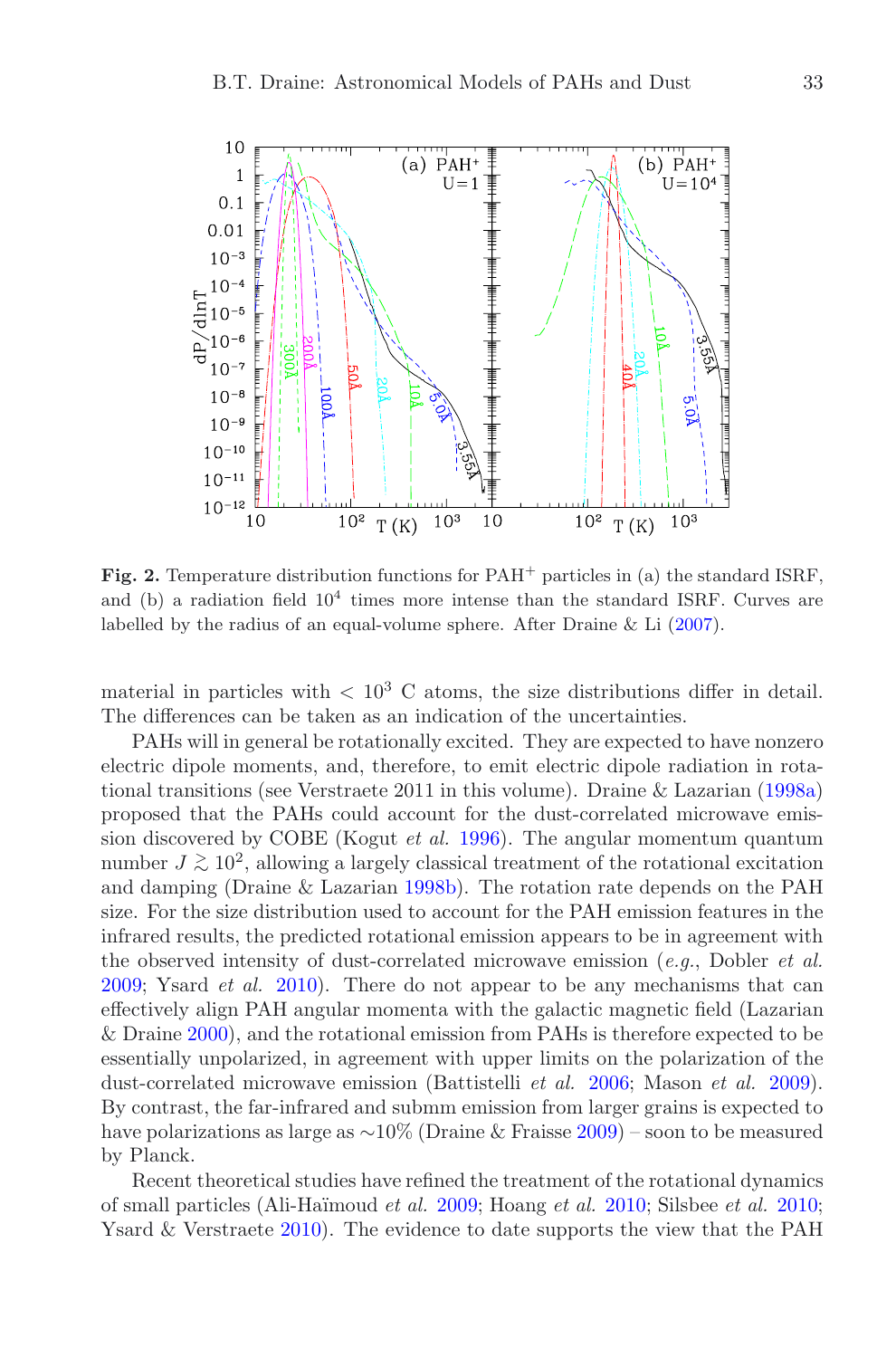<span id="page-5-0"></span>

**Fig. 3.** Volume distributions  $\propto a^3 d n/d \ln a$  for small carbonaceous particles. a is the radius of an equal-volume sphere; the number of carbon atoms  $N_{\rm C}$  is shown at the top of the figure. The curve labeled DL07 is the size distribution used by Draine & Li  $(2007)$  $(2007)$ ; the curves labeled ZDA04 are for graphite and PAH particles from Zubko *et al.* [\(2004](#page-13-2)).

population is responsible for the bulk of the observed dust-correlated microwave emission.

## **4 PAH ionization balance**

The PAH charge state changes due to collisions with electrons, collisions with ions, and photoelectric emission. Rates for these processes can be estimated, and the steady-state charge distribution function can be solved for as a function of size and environment. Figure [4](#page-6-0) shows the calculated  $\phi_{\text{ion}}$ , the fraction of PAHs that are non-neutral, as a function of size. The solid curve is a weighted sum over the three idealized environments.

## **5 Comparison of model and observed spectra**

The DL07 dust model has been applied to try to reproduce observed IR emission from galaxies. The model is found to reproduce the broad-band photometry from galaxies both globally (*e.g.*, Draine *et al.* [2007\)](#page-12-20) and within galaxies (*e.g.*, Muñoz-Mateos *et al.* [2009](#page-13-6)). How well does the model compare with observed spectra?

Figure [5](#page-7-0) shows the low-resolution spectroscopy and broadband photometry measured in the central few kpc of SINGS galaxies (Smith *et al.* [2007\)](#page-13-7), together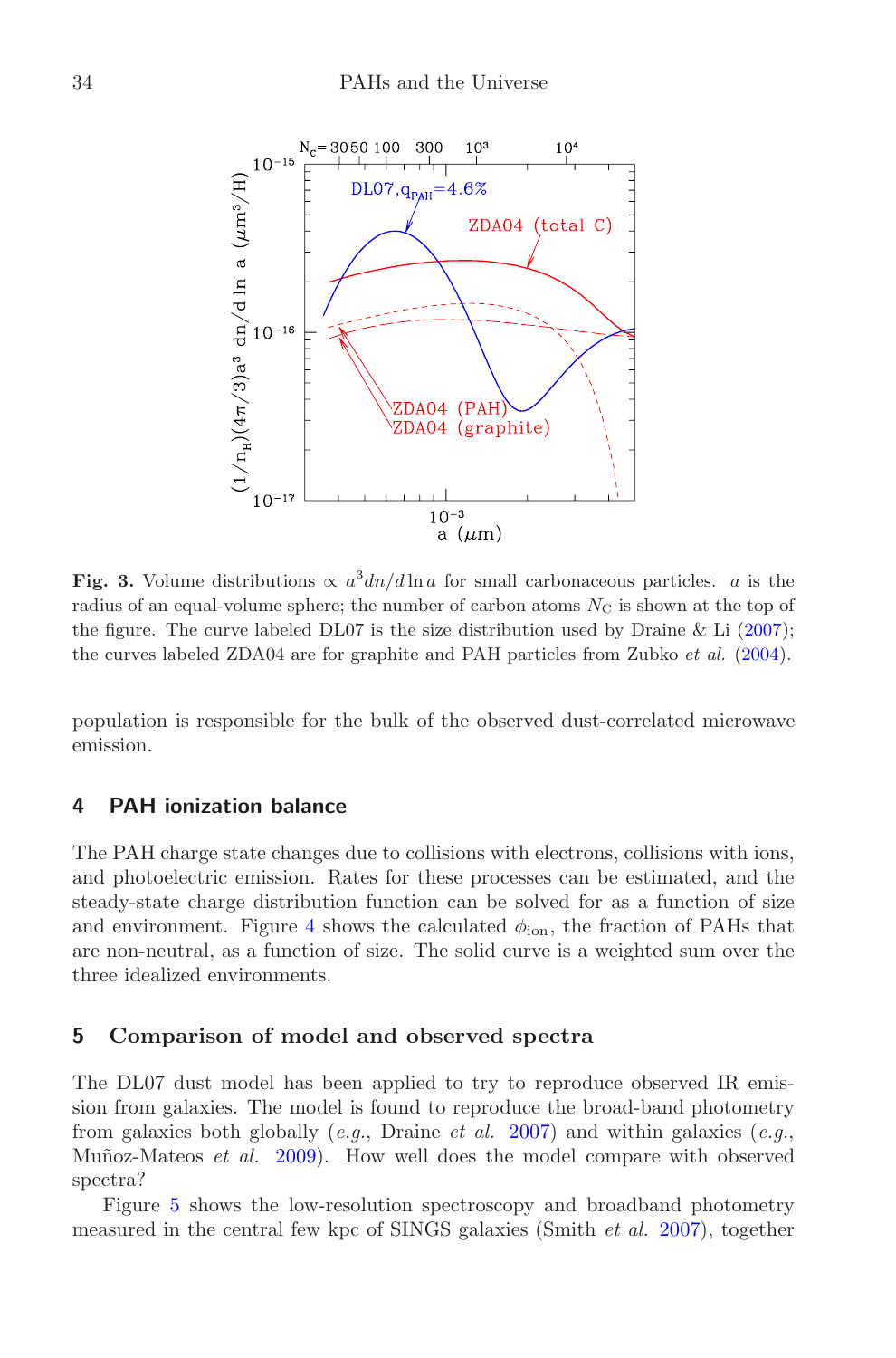

<span id="page-6-0"></span>**Fig. 4.** Calculated ionized fraction  $\phi_{\text{ion}}$  for PAHs, as a function of PAH size. **Solid** curve is  $\phi_{\text{ion}}$  adopted by DL07 for the overall ISM. From Li & Draine [\(2001a](#page-12-1)).

with the spectrum of a best-fit DL07 dust model, where the total dust mass, the PAH abundance (as a fraction of the total grain mass), and the distribution of starlight intensities have been adjusted. The agreement is impressive, particularly since two things that were *not* varied were (1) the PAH ionization fraction  $\phi_{\text{ion}}(a)$ (held fixed at the distribution originally estimated to apply to the Milky Way – see Fig. [4\)](#page-6-0), and (2) the spectrum of the starlight heating the dust (taken to be the Mathis *et al.* [1983,](#page-13-8) hereafter MMP83) ISRF spectrum.

## **6 Spectral variations**

While the overall agreement between model and observations in Figure [5](#page-7-0) is excellent, close scrutiny discloses differences. In NGC 5195, the observed ratio of the 7.7  $\mu$ m feature to the 11.3  $\mu$ m feature falls below the model; for NGC 6946 the observed 7.7/11.3 ratio is slightly higher than the model.

A systematic study of variations in PAH spectra was carried out by Galliano *et al.* [\(2008\)](#page-12-21). Figure [6a](#page-8-0) shows examples of variations in the  $5{\text -}16 \,\mu\text{m}$  PAH spectra from galaxy to galaxy, and within M 82. The ratio of the power in the  $7.7 \,\mu m$ complex to the power in the 11.3  $\mu$ m feature varies considerably. Figure [6b](#page-8-0) shows that while  $I(7.7)/I(11.3)$  varies by up to a factor 6,  $I(7.7)/I(6.2)$  and  $I(8.6)/I(6.2)$ remain nearly constant.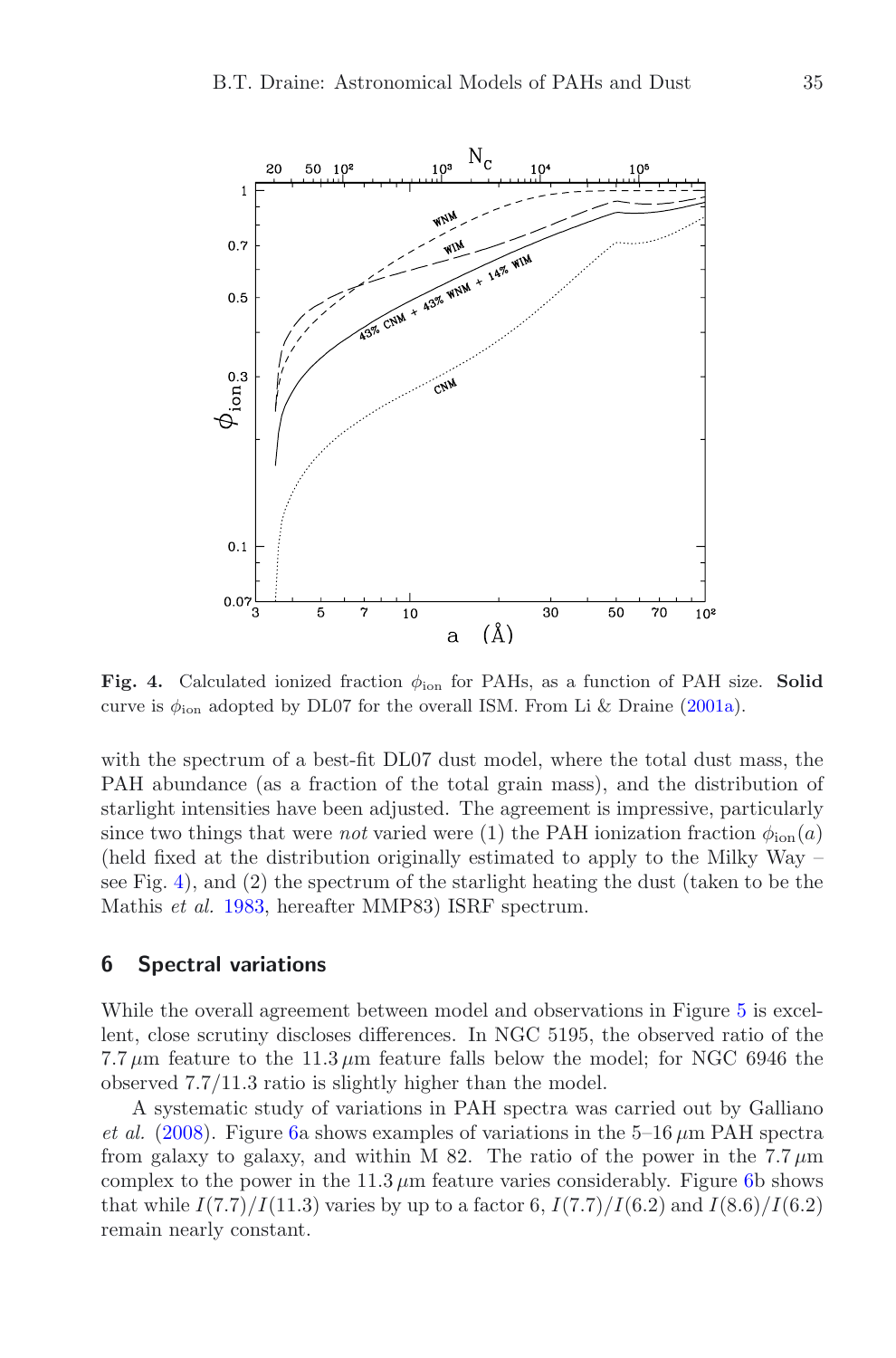

<span id="page-7-0"></span>**Fig. 5.** Spectra of the central regions of SINGS galaxies (Smith *et al.* [2007](#page-13-7)), reproduced by models of starlight plus IR emission from dust. Numerous (very small) data points with error bars are  $5.3 - 38 \mu m$  IRS observations, and the rectangles are IRAC and MIPS photometry for the region where the IRS spectrum was extracted. Solid curves are calculated for the dust model; the triangles show the model convolved with the IRAC and MIPS response functions. For each model the value of  $q_{PAH} \equiv$  (the fraction of total dust mass contributed by PAHs with  $N<sub>C</sub> < 10<sup>3</sup>$  C atoms) is given (Reyes *et al.*, in preparation).

Figure [6c](#page-8-0) shows that for normal galaxies the 7.7/11.3 ratio does not appear to depend on the hardness of the radiation field (using the NeIII/NeII ratio in H II regions as a proxy). However, very low values of 7.7/11.3 can be found for some AGN with high ratios of [NeIII]15.6  $\mu$ m/[NeII]12.8  $\mu$ m.

Can the present dust model accomodate the observed variations in band ratios? Here we consider the effect of changing the PAH ionization, and changing the spectrum of the starlight heating the dust.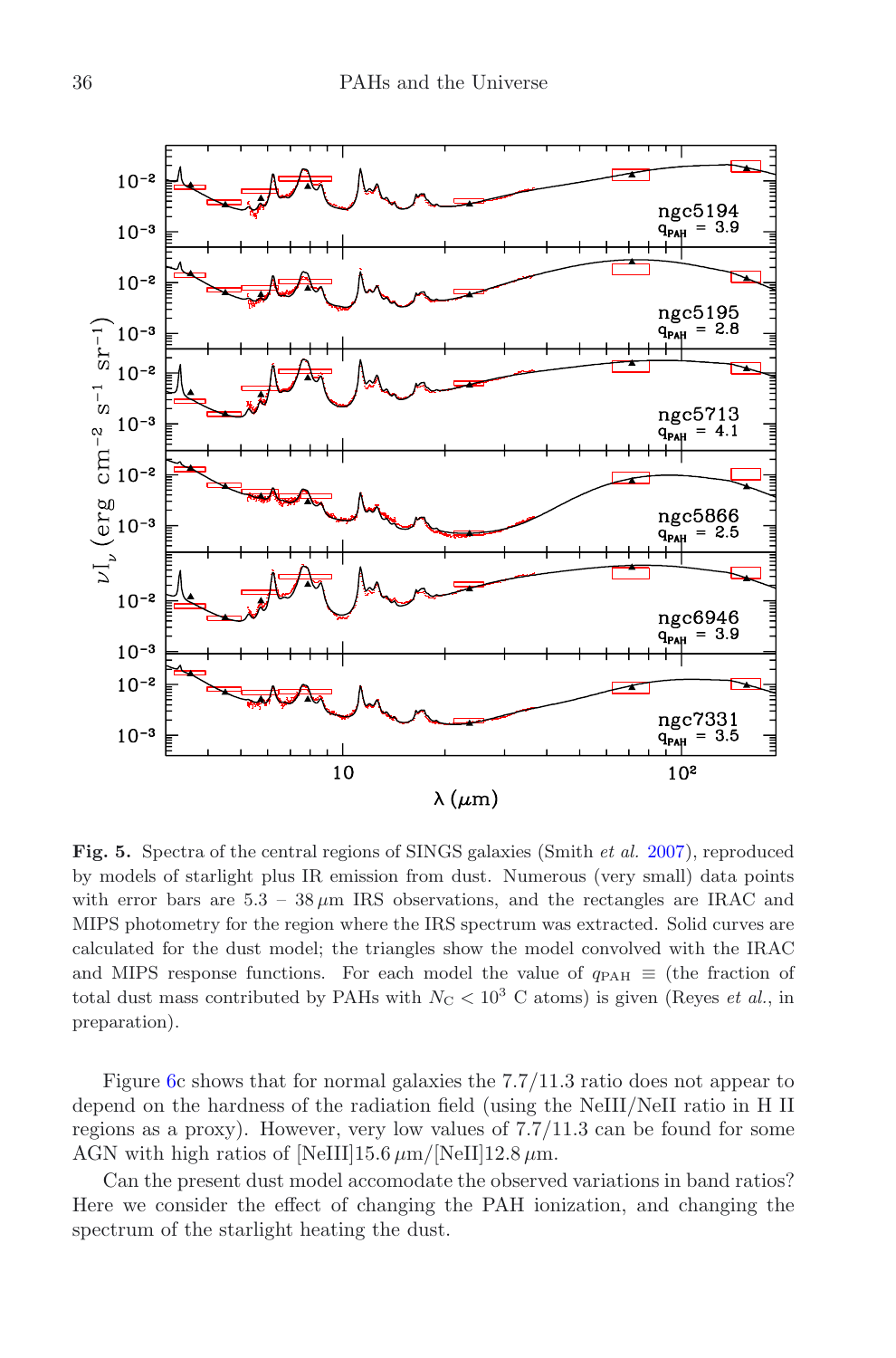

<span id="page-8-0"></span>**Fig. 6. (a)** Variations in spectra from galaxy to galaxy, and within M 82 (from Galliano *et al.* [2008](#page-12-21)). **(b)** In a sample of 50 objects, the  $I(7.7 \mu m)/I(11.3 \mu m)$  ratio varies by a factor ∼6, while  $I(7.7)/I(6.2)$  and  $I(8.6)/I(6.2)$  remain relatively constant (from Galliano *et al.* [2008\)](#page-12-21). **(c)** Variations of  $I(7.7)/I(11.3)$  among galaxies, as a function of the  $[NelII]15.6 \mu m/[NelI]12.8 \mu m$  flux ratio. Squares: normal HII-type galaxies; Triangles: AGN (from Smith *et al.* [2007\)](#page-13-7).

#### *PAH ionization*

With the ionization-dependent opacities of Figure [1,](#page-3-0) we can alter the emission spectrum by changing the adopted ionization function  $\phi_{\text{ion}}(a)$ . Figure [7a](#page-9-0) shows emission spectra calculated for two extreme assumptions regarding the ionization:  $\phi_{\text{ion}} = 0$  and  $\phi_{\text{ion}} = 1$ , as well as for  $\phi_{\text{ion}}$  adopted by DL07 (shown in Fig. [4\)](#page-6-0). It is apparent that the 7.7/11.3 band ratio increases considerably as the PAH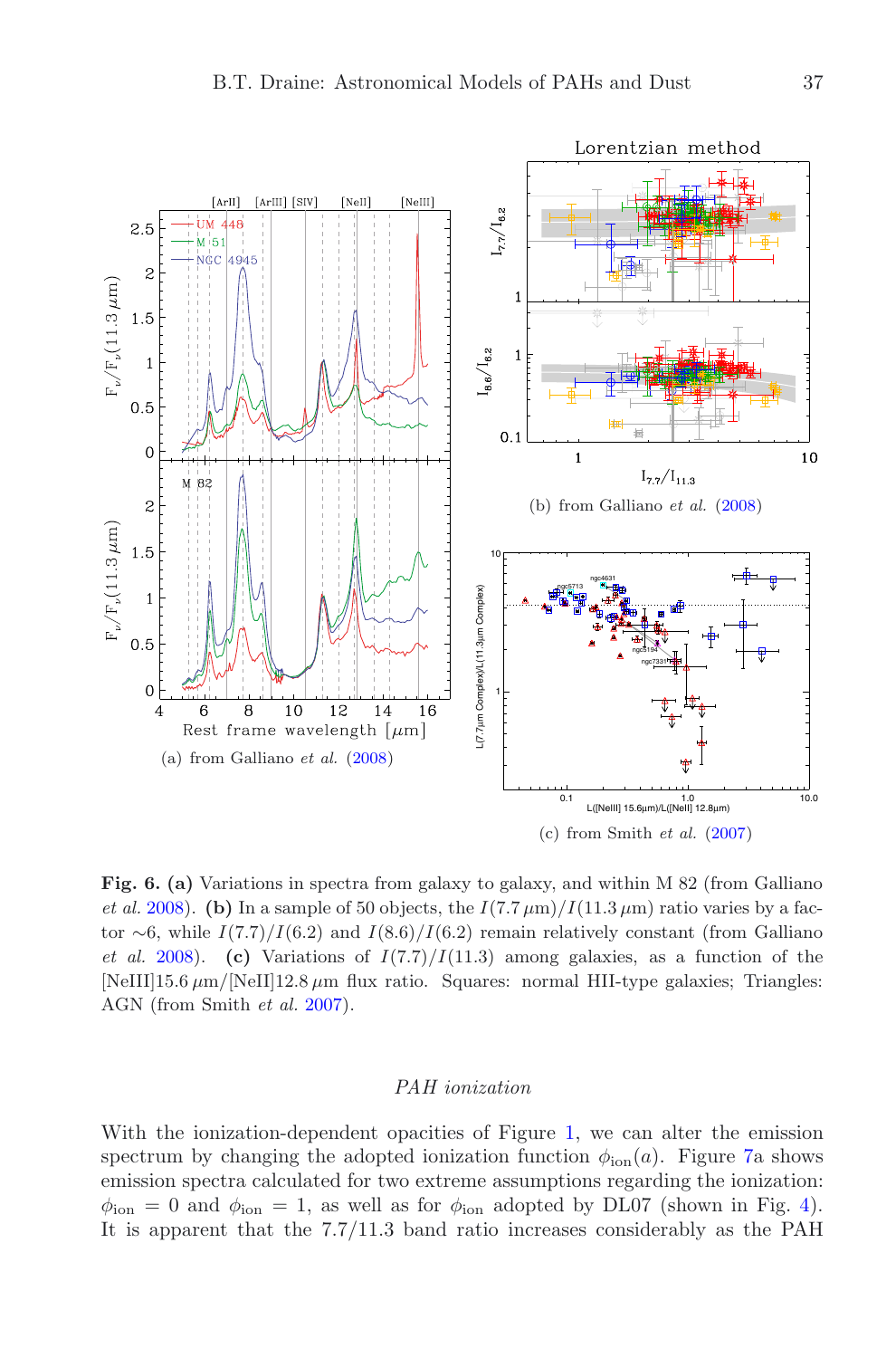<span id="page-9-0"></span>

<span id="page-9-1"></span>**Fig. 7.** (a) 3–30 μm emission spectrum for fully-ionized (solid curve) and neutral PAHs (broken curve) heated by the local ISRF (Mathis *et al.* [1983](#page-13-8), MMP83). The 7.7/11.3 band ratio changes by a factor  $~\sim 6.$  (b) 3–30 μm emission spectrum for fixed ionization  $\phi(a)$  used by DL07, but comparing PAHs heated by the MMP83 ISRF (broken curve) *vs.* PAHs heated by a  $2 \times 10^4$  K blackbody cut off at 13.6 eV (solid curve). The 7.7/11.3 band ratio is essentially unchanged.

| $\phi_{\rm ion}$     | Radiation Field                         | $(\nu P_\nu)_{7.7\,\mu\text{m}}/(\nu P_\nu)_{11.3\,\mu\text{m}}$ | $(\nu P_{\nu})_{7.7 \mu m}/P(\text{TIR})$ <sup>a</sup> |
|----------------------|-----------------------------------------|------------------------------------------------------------------|--------------------------------------------------------|
| $\phi_{\rm ion}=0$   | MMP83                                   | 0.487                                                            | 0.323                                                  |
|                      | $\phi_{\rm ion} = 0$ 20 kK blackbody    | 0.512                                                            | 0.523                                                  |
| DL07                 | MMP83                                   | 1.01                                                             | 0.499                                                  |
|                      | DL07 20 kK blackbody                    | 1.05                                                             | 0.783                                                  |
| $\phi_{\rm ion} = 1$ | MMP83                                   | 3.08                                                             | 0.759                                                  |
|                      | $\phi_{\text{ion}} = 1$ 20 kK blackbody | 3.36                                                             | 1.162                                                  |

**Table 1.** PAH band ratios calculated for the DL07 model.

<sup>a</sup>  $P(\text{TIR}) = \int P_{\nu} d\nu$  is the total IR power for the dust model.

ionized fraction is increased. Table [1](#page-9-1) shows that for the adopted  $\mathrm{PAH^{0}}$  and  $\mathrm{PAH^{+}}$ absorption cross sections (see Fig. [1\)](#page-3-0) *the* 7.7/11.3 *feature ratio changes by a factor* ∼*6.3 as the ionization is varied* – a range comparable to what is actually seen (see Fig. [6b](#page-8-0))!

#### *Variations in starlight spectrum?*

There will naturally be variations in the spectrum of the starlight heating PAHs, both regionally within a galaxy, and from one galaxy to another. Heating by a harder radiation field will lead to an increase in the fraction of the dust heating contributed by hard photons, and therefore will increase the short wavelength PAH emission. However, Galliano *et al.* [\(2008\)](#page-12-21) showed that the harder starlight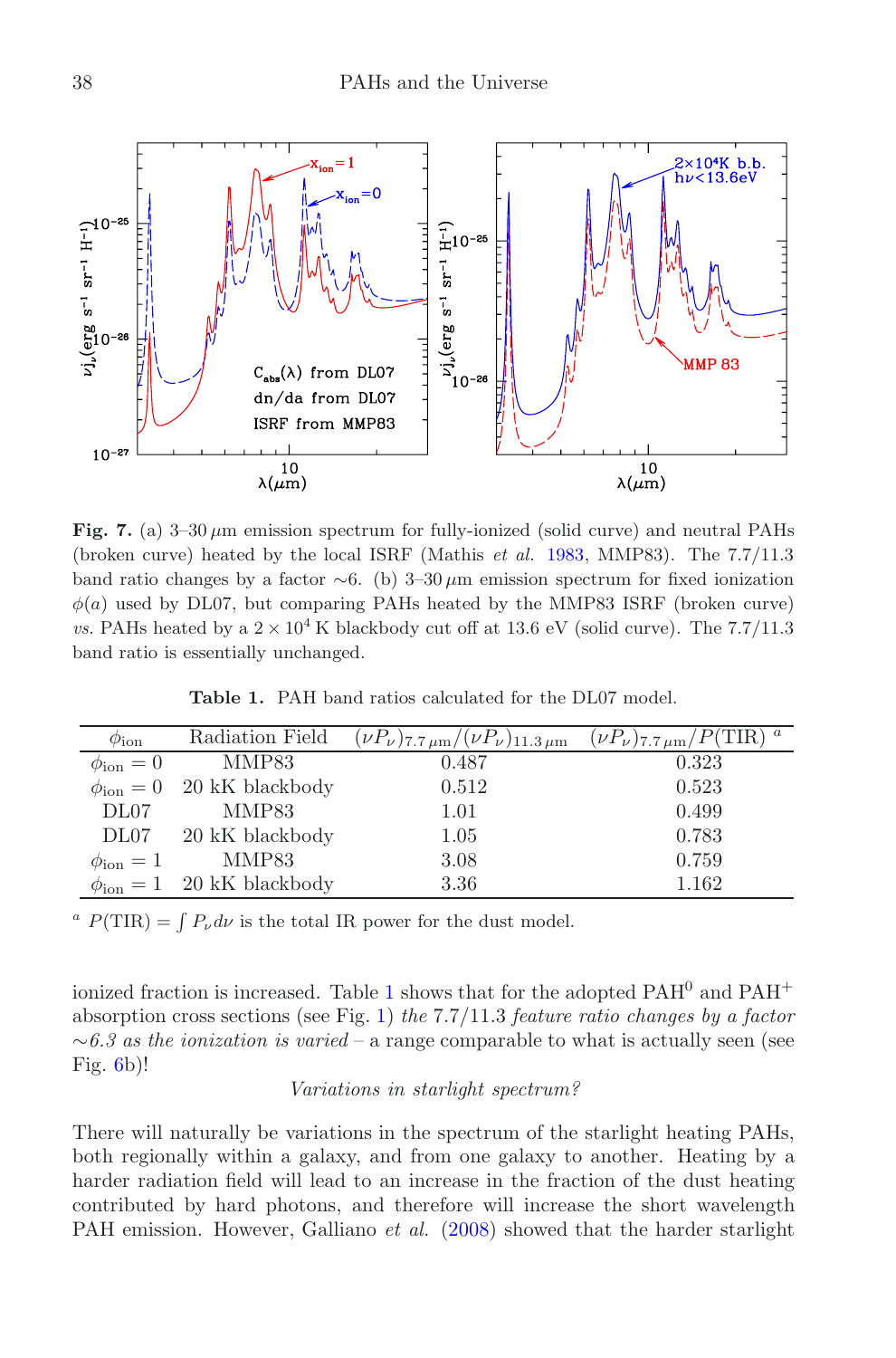spectrum of a starburst does not increase the  $7.7/11.3$  ratio by enough to explain the observed variations. Figure [7](#page-9-0) compares the  $3-30 \mu m$  emission spectrum for PAHs heated by the MMP83 ISRF, *vs.* dust heated by a  $2 \times 10^4$  K blackbody cut off at 13.6 eV. The  $2\times10^4$  K blackbody is adjusted in intensity to give the same overall power per H absorbed by dust. The harder radiation field does lead to an increase in the PAH emission as a fraction of the total, but has only a small effect on the 7.7/11.3 band ratio (only a  $4\%$  change – see Table [1\)](#page-9-1), confirming the finding of Galliano *et al.* [\(2008\)](#page-12-21).

## *Changes in the PAH size distribution?*

What about the lowest values of  $7.7/11.3$  found for some AGN (see Fig. [6c](#page-8-0))? The smallest PAHs may be susceptible to destruction by X-rays Voit [\(1992\)](#page-13-9). Suppression of the abundances of PAHs with  $\langle 10^3 \text{ C atoms}$  (while leaving larger PAHs unchanged) would reduce the 7.7/11.3 ratio, lowering it by a factor  $\sim$ 1.5 (Galliano *et al.* [2008\)](#page-12-21); however, as noted by Galliano *et al.* [\(2008\)](#page-12-21), this change to the size distribution would also lower the 6.2/7.7 band ratio, which does not appear to vary in normal galaxies; hence this effect would apply only in unusual objects.

## **7 What is the relation between PAHs and the 2175 ˚A feature?**

The strength of the interstellar 2175 Å feature requires that the carrier X have  $n_X f_X/n_H \approx 9.3 \times 10^{-6}$  (Draine [1989\)](#page-12-22), where  $f_X$  is the oscillator strength per X. In general, PAHs have strong absorption near 2200 Å due to  $\pi \to \pi^*$  electronic excitation. For small graphite spheres, the  $\pi \to \pi^*$  excitation has an oscillator strength  $f \approx 0.16$  per C atom. If we assume a similar oscillator strength for the  $\pi \to \pi^*$  transition in PAHs, then C/H ≈ 58 ppm in PAHs would be sufficient to account for the observed integrated strength of the  $2175 \text{ Å}$  feature. The abundance of PAHs required to explain the observed IR emission is 30–60 ppm (Li & Draine [2001a;](#page-12-1) Draine & Li [2007\)](#page-12-2). Therefore, it seems likely that the 2175  $\AA$  feature is due mainly to PAHs (Joblin *et al.* [1992](#page-12-23); Li & Draine [2001a](#page-12-1)).

The sp<sup>2</sup>-bonded carbon in PAHs also has strong absorption in  $\sigma \to \sigma^*$  transitions, resulting in absorption rising steeply beginning at  $\sim$ 1200 Å ( $\sim$ 10 eV) and peaking at ∼720 Å (∼17 eV). Thus, any sightline with 2175 Å absorption (if due to PAHs) should also have steeply rising extinction at  $\lambda \lesssim 1200 \text{ Å}$ , although other elements of the dust population (*e.g.*, small silicate particles) can also contribute steeply rising far-UV extinction in addition to that provided by the PAHs.

PAH emission features are ubiquitous in IR spectra of star-forming galaxies, including starburst galaxies. However, the  $2175 \text{ Å}$  feature is weak or absent in spectra of starburst galaxies: the "Calzetti extinction law" for these starbursts shows no 2175 Å feature (Calzetti *et al.* [1994\)](#page-12-24). Conroy  $(2010)$  found no evidence of 2175 A extinction in the spectra of star-forming galaxies at  $z \approx 1$ . Note, however, that Conroy *et al.* [\(2010\)](#page-12-26) do find evidence for 2175 Å extinction in GALEX observations of nearby galaxies. Given the ubiquity of PAH emission in star-forming galaxies, the weakness or absence of the 2175  $\AA$  feature in the spectra of starburst galaxies, and in the  $z \sim 1$  sample of Conroy [\(2010](#page-12-25)), is surprising.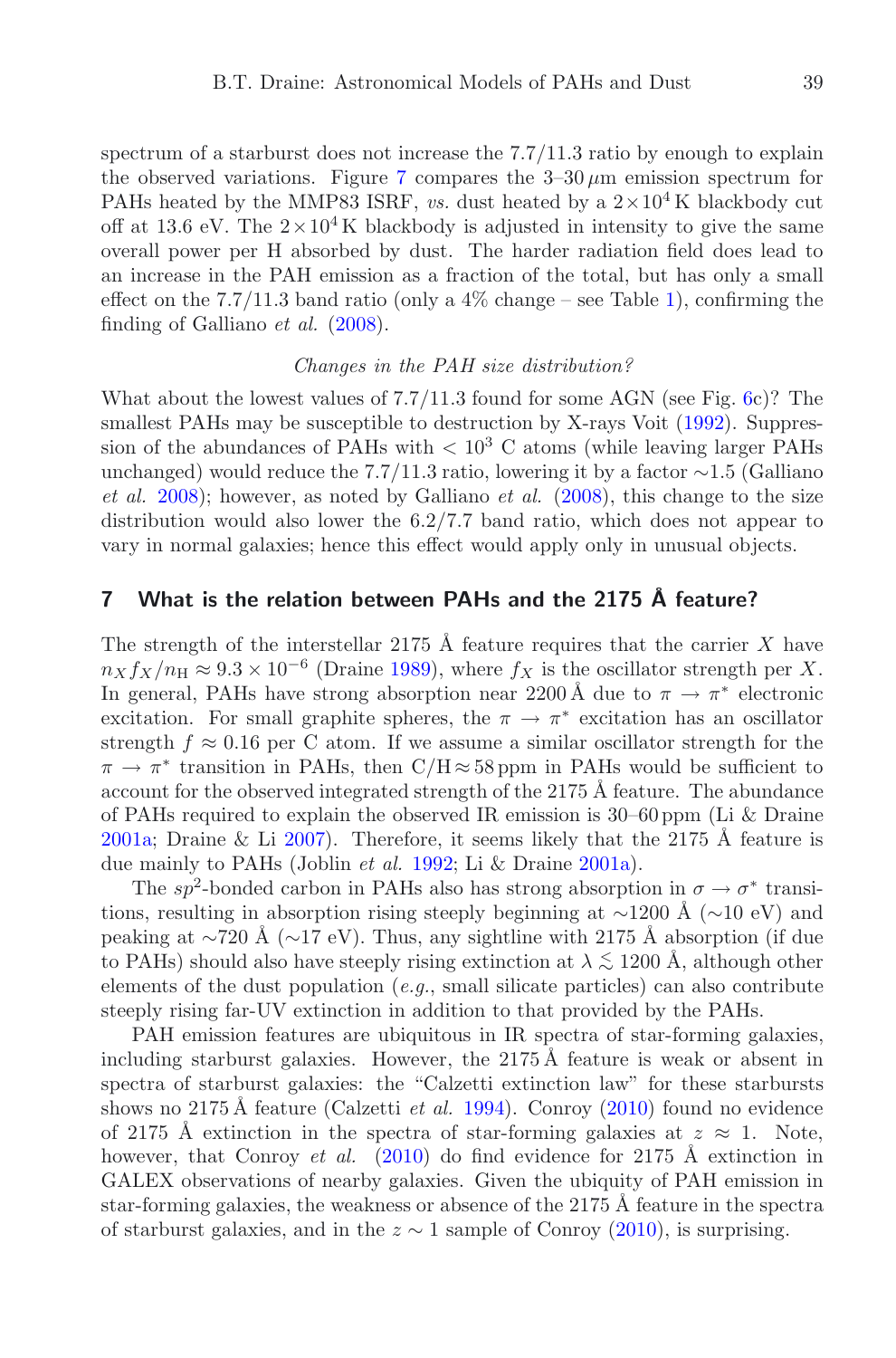Absence of the 2175 Å feature in starburst spectra may be in part the result of complex geometry and radiative transfer – perhaps the regions in the galaxy that dominate the emergent FUV may be regions where the PAHs have been destroyed.

In the SMC, 4/5 sightlines where UV extinction has been measured have no detectable  $2175 \text{ Å}$  feature (Gordon *et al.* [2003](#page-12-27)). If PAHs absorb near  $2175 \text{ Å}$ , then we expect PAH emission to be weak in the SMC. From COBE-DIRBE observations, Li & Draine [\(2002\)](#page-12-28) argued that PAH emission was strongly suppressed (relative to total IR emission) in SMC (but this was controversial – see Bot *et al.* [2004\)](#page-12-29).

Recently, Sandstrom *et al.* [\(2010](#page-13-10)) studied PAH emission in the SMC, finding that the PAH emission, while not zero, is indeed weak, consistent with the 2175  $\AA$ extinction feature being due to PAHs. Sandstrom *et al.* also found large regional variations in the PAH abundance within the SMC, with the PAH abundance peaking near molecular clouds.

## **8 Summary**

The principal points are the following:

- Physical models for interstellar dust can reproduce the observed PAH emission features together with other observed properties, including microwave emission, submm and far-IR emission, and extinction and scattering from the near-IR to X-ray energies. Amorphous silicate material accounts for ∼75% of the dust mass. Carbonaceous material accounts for  $\sim$ 25% of the mass, with ∼5% of the total dust mass in PAHs.
- Lacking detailed knowledge of the physical properties of PAHs, current models use very simplified representations of PAH absorption as a function of wavelength. At present these properties are "tuned" to be able to reproduce astronomical observations, but the adopted opacities appear to be consistent with what is known of PAHs in the IR through ultraviolet.
- PAH band ratios are observed to vary from region to region. The  $7.7/11.3$ band ratio varies by up to a factor  $\sim$ 6. Model calculations (see Fig. [7\)](#page-9-0) show that this could result from changes in the PAH ionization balance from nearly fully neutral (low 7.7/11.3 ratio) to nearly fully ionized (high 7.7/11.3 ratio).
- The 2175 Å interstellar extinction feature should be due, at least in part, to  $\pi \to \pi^*$  absorption in PAHs. Weakness or absence of the 2175 Å feature would then imply weakness or absence of PAH emission. The 2175 Å feature is observed to be weak in the SMC; recent study of the PAH emission from the SMC confirms that, as predicted, the PAH abundance is very low (Sandstrom *et al.* [2010\)](#page-13-10).
- Existing models use highly simplified descriptions of the PAH absorption cross sections from the UV to the IR, with considerable freedom for adjustment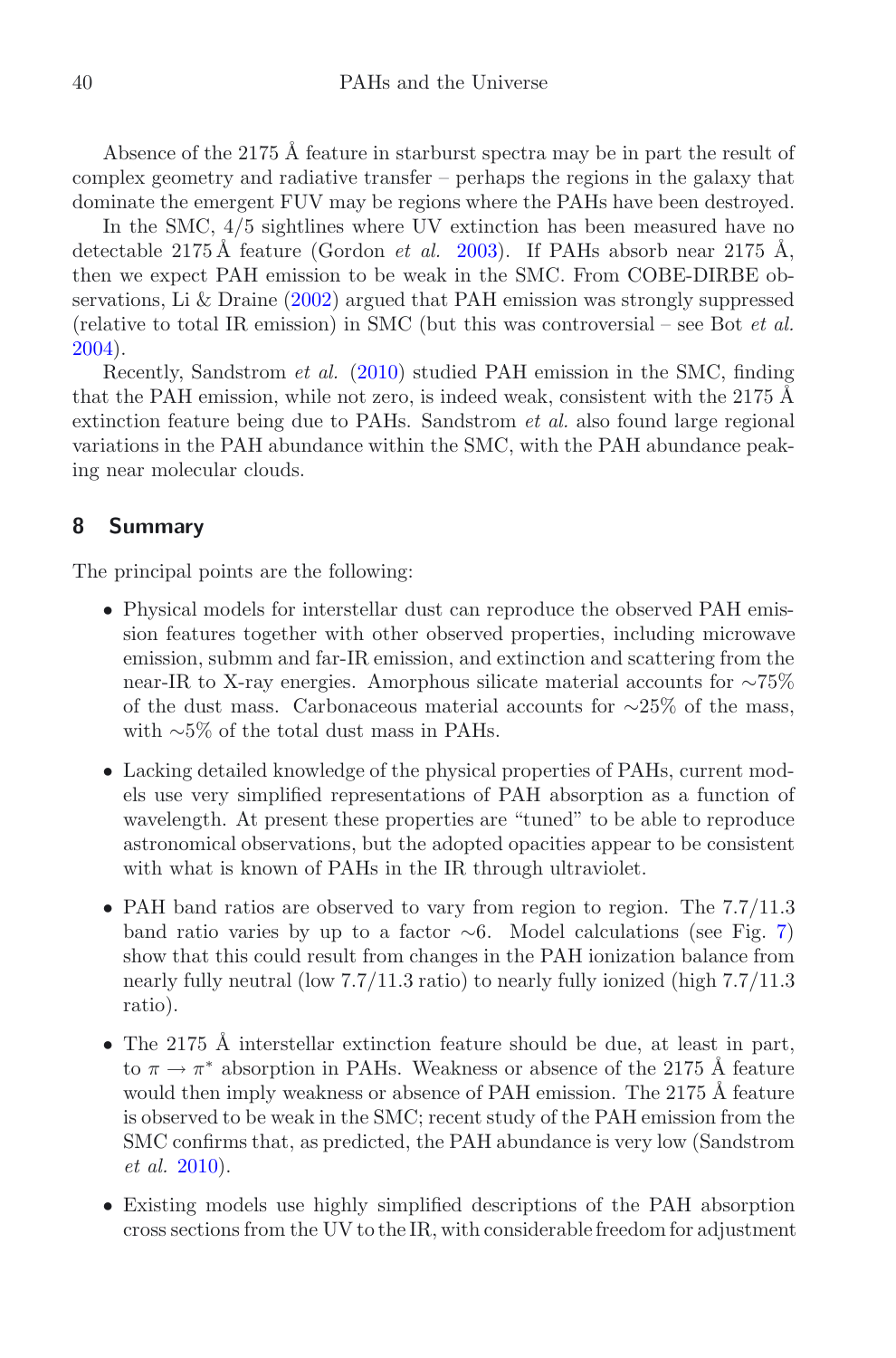to reproduce astronomical observations. As both laboratory and theoretical understanding moves forward, modeling will become more strongly constrained.

I am grateful to Christine Joblin and the SOC for organizing this meeting, and for the invitation to speak at it. I thank Xander Tielens for comments and suggestions that helped improve this text. This work was supported in part by NASA through JPL grant 1329088.

## **References**

<span id="page-12-18"></span>Ali-Ha¨ımoud, Y., Hirata, C.M., & Dickinson, C., 2009, MNRAS, 395, 1055

- <span id="page-12-9"></span>Allamandola, L.J., Tielens, G.G.M., & Barker, J.R., 1989, ApJS, 71, 733
- <span id="page-12-16"></span>Battistelli, E.S., Rebolo, R., Rubiño-Martín, J.A., *et al.*, 2006, ApJ, 645, L141
- <span id="page-12-29"></span>Bot, C., Boulanger, F., Lagache, G., Cambrésy, L., & Egret, D., 2004, A&A, 423, 567
- <span id="page-12-24"></span>Calzetti, D., Kinney, A.L., & Storchi-Bergmann, T., 1994, ApJ, 429, 582
- <span id="page-12-8"></span>Cecchi-Pestellini, C., Malloci, G., Mulas, G., Joblin, C., *et al.*, 2008, A&A, 486, L25
- <span id="page-12-4"></span>Compiegne, M., Verstraete, L., Jones, A., *et al.*, 2010 [ArXiv 1010.2769v1]

<span id="page-12-25"></span>Conroy, C., 2010, MNRAS, 404, 247

- <span id="page-12-26"></span>Conroy, C., Schiminovich, D., & Blanton, M.R., 2010, ApJ, 718, 184
- <span id="page-12-0"></span>Desert, F.-X., Boulanger, F., & Puget, J.L., 1990, A&A, 237, 215
- <span id="page-12-14"></span>Dobler, G., Draine, B., & Finkbeiner, D.P., 2009, ApJ, 699, 1374
- <span id="page-12-22"></span>Draine, B.T., 1989, ed. L. Allamandola & A. Tielens, IAU Symp. 135: Interstellar Dust (Kluwer, Dordrecht), 313
- <span id="page-12-6"></span>Draine, B.T., 2003, ARAA, 41, 241
- <span id="page-12-20"></span>Draine, B.T., Dale, D.A., Bendo, G., *et al.*, 2007, ApJ, 663, 866
- <span id="page-12-3"></span>Draine, B.T., & Fraisse, A.A., 2009, ApJ, 696, 1
- <span id="page-12-5"></span>Draine, B.T., & Lazarian, A., 1998a, ApJ, 494, L19
- <span id="page-12-13"></span>Draine, B.T., & Lazarian, A., 1998b, ApJ, 508, 157
- <span id="page-12-11"></span>Draine, B.T., Li, A., 2001, ApJ, 551, 807
- <span id="page-12-2"></span>Draine, B.T., & Li, A., 2007, ApJ, 657, 810
- <span id="page-12-21"></span>Galliano, F., Madden, S.C., Tielens, A.G.G.M., Peeters, E., & Jones, A.P., 2008, ApJ, 679, 310
- <span id="page-12-27"></span>Gordon, K.D., Clayton, G.C., Misselt, K.A., Landolt, A.U., & Wolff, M.J., 2003, ApJ, 594, 279
- <span id="page-12-19"></span>Hoang, T., Draine, B.T., & Lazarian, A., 2010, ApJ, 715, 1462
- <span id="page-12-23"></span>Joblin, C., Leger, A., and Martin, P., 1992, ApJ, 393, L79
- <span id="page-12-12"></span>Kogut, A., Banday, A.J., Bennett, C.L., *et al.*, 1996, ApJ, 464, L5
- <span id="page-12-15"></span>Lazarian, A., & Draine, B.T., 2000, ApJ, 536, L15
- <span id="page-12-10"></span>Leger, A., D'Hendecourt, L., & Defourneau, D., 1989, A&A, 216, 148
- <span id="page-12-1"></span>Li, A., & Draine, B.T., 2001a, ApJ, 554, 778
- <span id="page-12-7"></span>Li, A., & Draine, B.T., 2001b, ApJ, 550, L213
- <span id="page-12-28"></span>Li, A., & Draine, B.T., 2002, ApJ, 576, 762
- <span id="page-12-17"></span>Mason, B.S., Robishaw, T., Heiles, C., Finkbeiner, D., & Dickinson, C., 2009, ApJ, 697, 1187